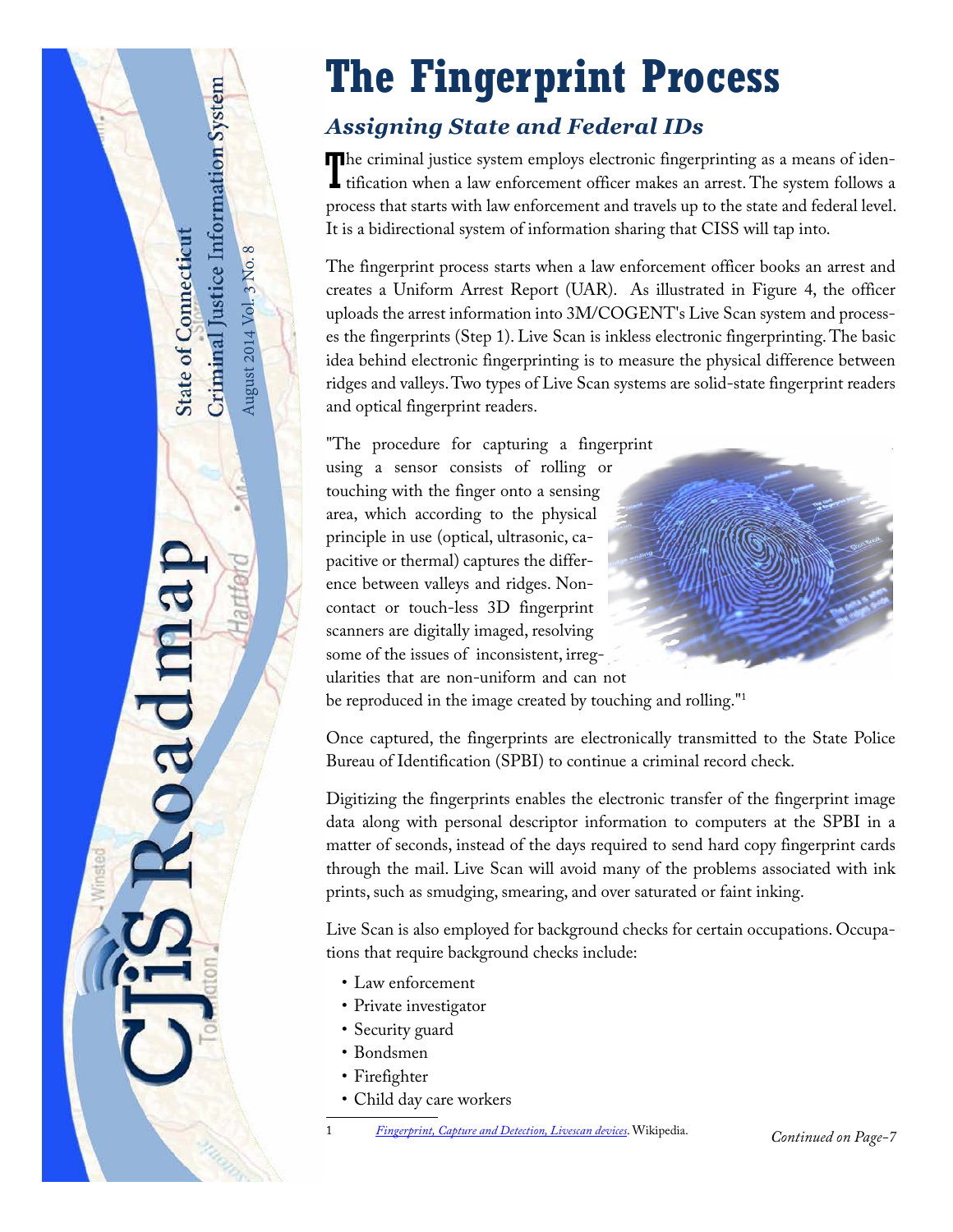#### $\sim$  Page-2  $\sim$  Page-2  $\sim$  August 2014

#### CJIS Governing Board

Revolutionary Technology Linking Connecticut's Criminal Justice & Law Enforcement Community August 2014 Vol. 3 No. 8 www.ct.gov/cjis

 $\sim$ 

Co-Chairs Mike Lawlor, Under Secretary, Office of Policy & Management

Judge Patrick L. Carroll, III, Chief Court Administrator

 $\sim$ **MEMBERS** Hakima Bey-Coon, Esq., *Designee, Office of Victim Advocate* Eric Coleman, *Senator, Co-Chair, Joint Comm. on Judiciary* Melody Currey, *Commissioner, Dept. of Motor Vehicles* Donald DeFronzo, *Commissioner, Dept. of Admin. Services* James Dzurenda, *Commissioner, Dept. of Correction* Gerald M. Fox, *Representative, Co-Chair, Joint Comm. on Judiciary* Kevin Kane, Esq., *Chief State's Attorney, Office of Chief State's Attorney* John A. Kissel, *Senator, Ranking Member, Joint Comm. on Judiciary* Richard C. Mulhall, *Chief, CT Police Chiefs Association* Rosa C. Rebimbas, *Representative, Ranking Member, Joint Comm. on Judiciary* Dr. Dora Schriro, *Commissioner, Dept. of Emerg. Services & Public Protection* Susan O. Storey, Esq., *Chief Public Defender, Division of Public Defender Services* Carleton Giles, *Chairperson Board of Pardons and Paroles*

> CJIS Senior Management Sean Thakkar, *Executive Director* Mark Tezaris, *Program Manager*  $\sim$

Comments, corrections, and inquiries about this newsletter should be directed to: Sean Thakkar, *CJIS Executive Director,* Sean.Thakkar@ct.gov, or Patty Meglio, *Technical Writer*, Patricia.Meglio@ct.gov

# **Welcome, Carleton Giles**

I Giles (pronounced "Jiles"). Giles was born and raised in Long Island, New York. n July, the CJIS Governing Board welcomed their newest member, Carleton He served thirty-three years with the Norwalk Department of Police Service, spending much of that time assigned to the department's youth division where he was responsible for investigating improper conduct and criminal activity against children. During his distinguished career in law enforcement, Giles was actively involved with the city's youth, both through his work with the Drug Abuse Re-



*Figure 1. Carleton Giles.*

sistance Education (DARE) program and as a certified School Resource Officer. As an officer, Giles' work focused on preventing juvenile delinquency by promoting positive relations between youth and police through law enforcement, education and counseling.

Giles was appointed to the Board of Pardons and Paroles as a full-time Board Member in September 2013 by Governor Dannel P. Malloy, and then appointed as Chairperson in May 2014. He is also an ordained minister

and serves as the pastor at Zion First Baptist Church in Middleton, CT.

Giles' focus as a police officer, and now as Chairman of BOPP, was and is to increase safety, prevent crime and reduce recidivism. Giles appreciates that CISS will provide quick access to a comprehensive source of data from Connecticut criminal justice agencies and partners. When a prisoner appears before the BOPP, decisions are increasingly focused on scientific data and evidence found in reports and other information generated in the criminal justice system. Having a total

| In This Issue                                 |
|-----------------------------------------------|
|                                               |
|                                               |
| Recap of CJIS Governing Board Meeting  Page-3 |
|                                               |
| CISS Project Management Updates  Page-5       |
|                                               |
|                                               |

picture of that person's background is key to this process. Also, working in collaboration with Judicial and the Department of Correction, Giles sees CISS as playing an important role in communication between agencies.  $\mathbf{\hat{v}}$ 

**CIIS Roadmap**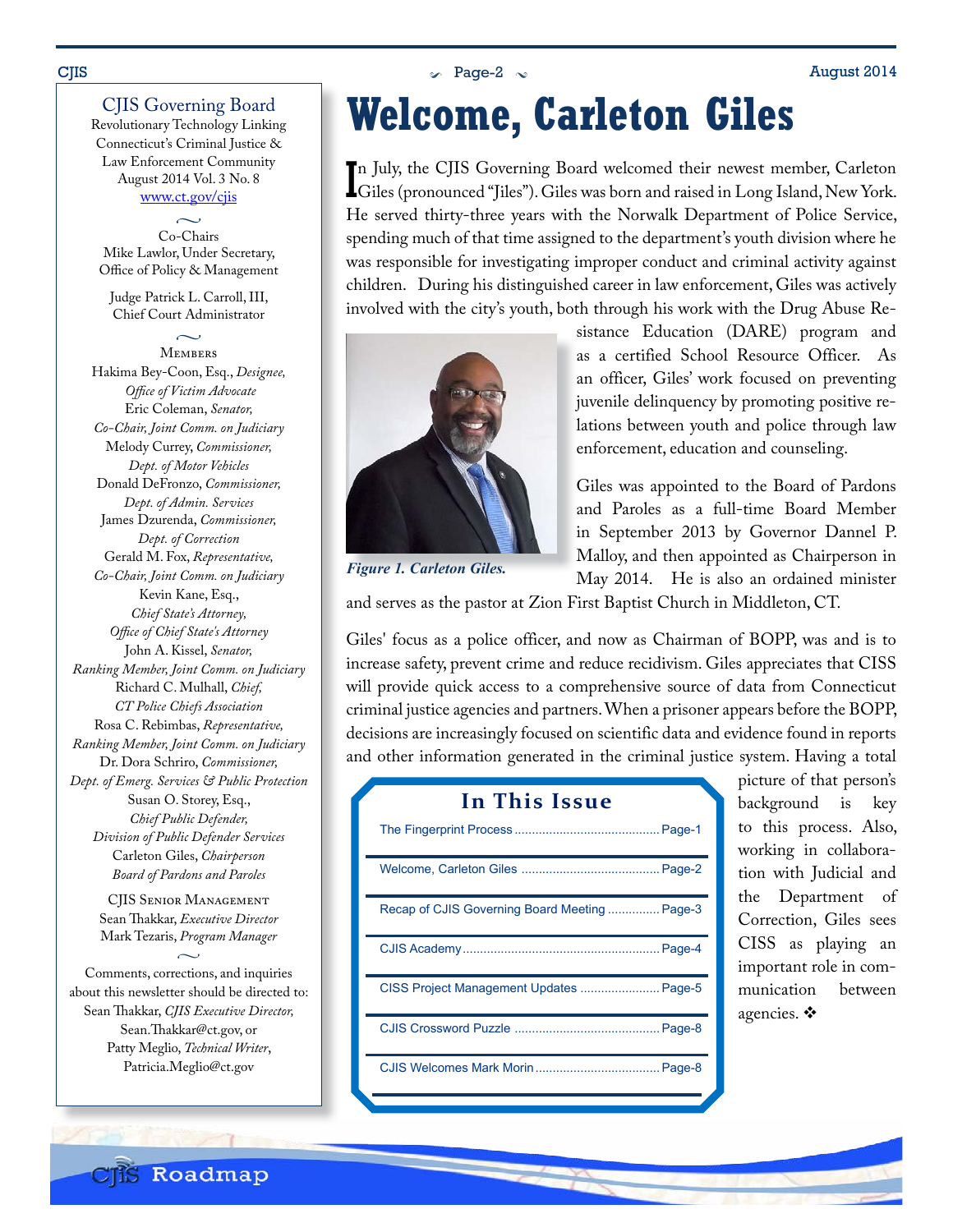<span id="page-2-0"></span> $\sim$  Page-3  $\sim$  Page-3  $\sim$  August 2014

# **Recap of CJIS Governing Board Meeting**

The CJIS Quarterly Governing Board Meeting was held<br>on Thursday, July 17, at the Division of Criminal Justice The CJIS Quarterly Governing Board Meeting was held in Rocky Hill. More than thirty-five guests and Board members attended the two hour meeting.

Karen Buffkin, Deputy Secretary of Office of Policy Management (OPM), presented the updates on the Xerox Contract Amendment. An agreement was reached in principal, however, some clarification is still needed. Buffkin announced that the Release Plan was extended to twenty-

nine months and two weeks. The agreement, which includes some changes, would add approximately \$400K to the \$2.1 million appropriated for the Phase I of the project. Xerox is on track with the Contract Amendment and will commence work on Release I according to the Release Plan in August. A vote was taken on moving forward with final negotiations and was unanimously approved.

Sean Thakkar, CJIS Executive

Director, presented an update on the CISS project. Particular items of interest include the Connecticut Security Policy, the Management Control Agreement (MCA), the Office of the Attorney General list of recommendations, a request for agency ap-

pointed liaisons, an update on the budget, and the Independent Verification and Validation Report.

Mr. Darryl Hayes, Chief Security Officer (CSO), gave a short review of the Security Policy. Much progress has been made on the Connecticut CJIS Security Policy. Mr. Hayes said that the

group, which includes select members of the CJIS Governing Board, is working on the language of the fifth and final chapter and should have a draft version available for review by the Governance Committee in August. This Connecticut CJIS Security Policy would pertain to those agencies that do not need to view FBI information. A separate FBI Security Policy will be assigned to those agencies that will be eligible to view FBI information.

John Russotto, Deputy Chief State's Attorney, reviewed the progress of the MCA and its relationship to the FBI Security Policy. A vote was taken by the CJIS Governing Board to approve the latest version. The MCA was approved by the Board and will be submitted to the FBI



along with a description of the CISS project, inclusive of a technical topology map. The FBI will review the documents and provide feedback to the Security Policy Committee.

A third vote taken at the Governing Board Meeting was to approve the mitigations

offered by the CJIS Governance Committee to address the Office of the Attorney Gen-

> eral's Report from November 2013. All Governing Board members approved the solutions offered by the Governance Committee. A document outlining the mitigations and the progress made so far on their list of recommendations will be sent to the Office of the Attorney General.

Another topic under discussion was the delegation of an

Agency Liaison to work with CJIS team members on the CISS project. After some debate over the level of authority allowed to a liaison, the Board elected to change the title of the form to Point of Contact for Business and Point of

*Continued on Page-4*



*Figure 2. Top: Melody Currey and Mark Raymond, Middle: Cheryl Cepelak, Melody Currey, Mark Raymond,* 

*Bottom: Brian Carlow, Richard Sparaco, and John* 

*and Brenda Bergeron,*

*Russotto.*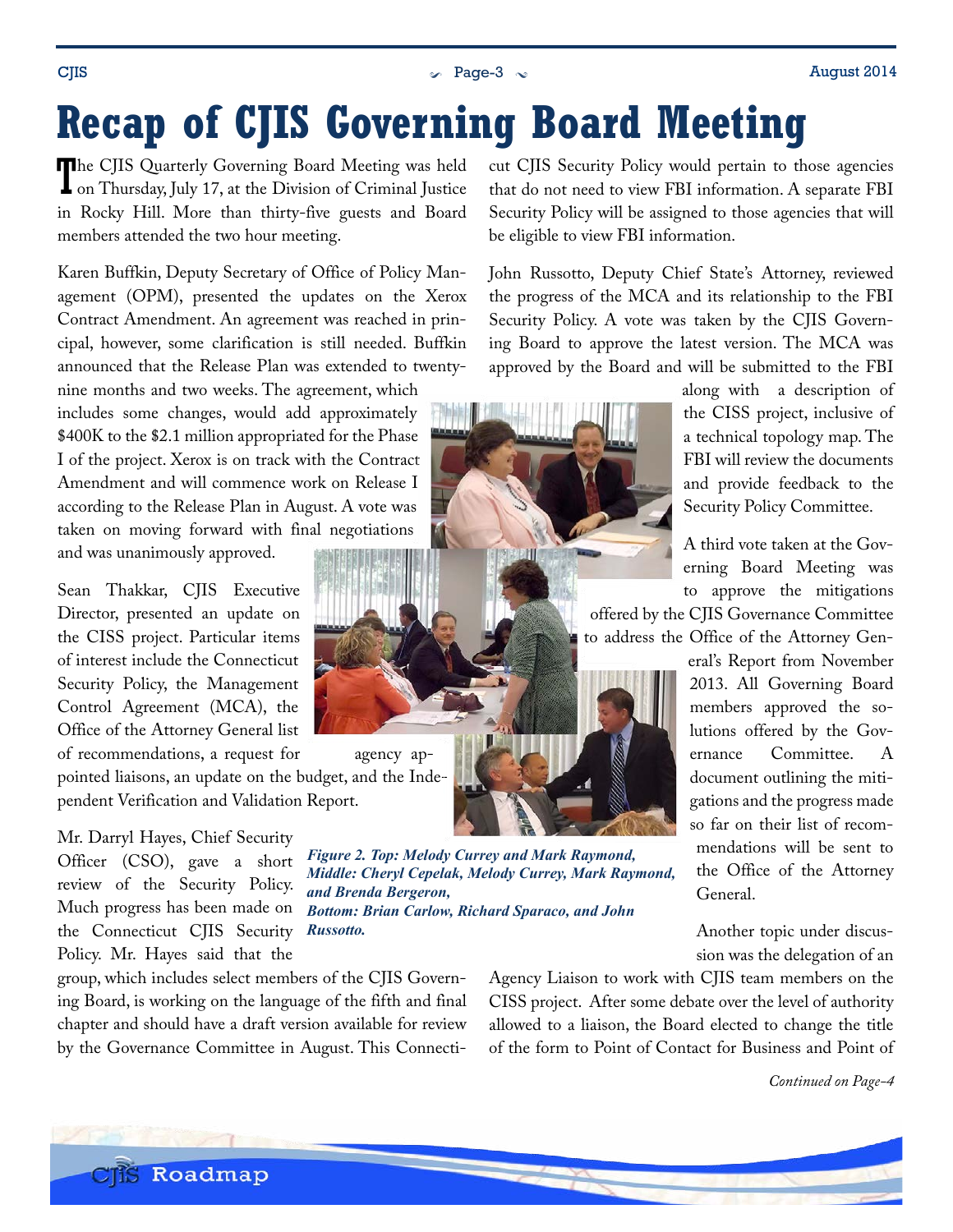#### <span id="page-3-0"></span> $\sim$  Page-4  $\sim$  August 2014

#### *Recap, CJIS Governing Board Meeting, continued from Page-3*

Contact for Technology. Each Point of Contact would work with an appointed CJIS representative and report back to their agency about their experiences with the CISS project. This step ensures better communication between agencies and CJIS and that Board members would be able to make better informed decisions.



*Figure 3. Chief Mulhall, Joe Verrengia, and Kevin Kane.*

The CISS project updates ended with the Independent Verification and Validation report given by Dennis Gaige from MTG. Gaige reported that the CISS project is moving in a positive direction, with the risk levels decreasing for the second consecutive quarter. With the signing of a Contract Amendment and the hiring of a durational project manager, the risks are expected to decline significantly in the coming months.

In other news, a report just out on the Racial Profiling Project provides the first analysis of the data gathered in the new system from October 1, 2013 to April 30, 2014. By the middle of August, anyone interested in analyzing the data can do so. CJIS has been working with officials at Central Connecticut State University (CCSU) to collect and store data in real-time from participating agencies. The Office of Policy and Management (OPM), with the help of CCSU, analyzes and reports data to the Governor, General Assembly and Public. According to the 2014 Progress Report to the General Assembly, a more comprehensive analysis will be available by January 2015. $\mathbf{\hat{P}}$ 



## **OBTS Certification Classes**

C JIS offers certification classes three times a year for OBTS. The classes will continue to be conducted at 99 East River Drive, 7th floor, East Hartford, CT 06108. For more infor-mation and to sign up, visit the [CJIS Academy Webpage.](http://www.ct.gov/cjis/cwp/view.asp?a=4070&q=536902)

CJIS Support Group: 860-622-2048 CJIS Website: www.cjis.ct.gov

#### **OBTS Training Dates**

- August 11, 2014, Connecticut Intelligence Center (CTIC)
- October 16, 2014, 9 AM to 12 PM

#### **OBTS and CISS Overview**

CJIS is offering presentations on OBTS and CISS as part of the CJIS community education initiative. The next presentation will be as follows:

• September 16, 2014, Recruit Training, New Haven Police Academy

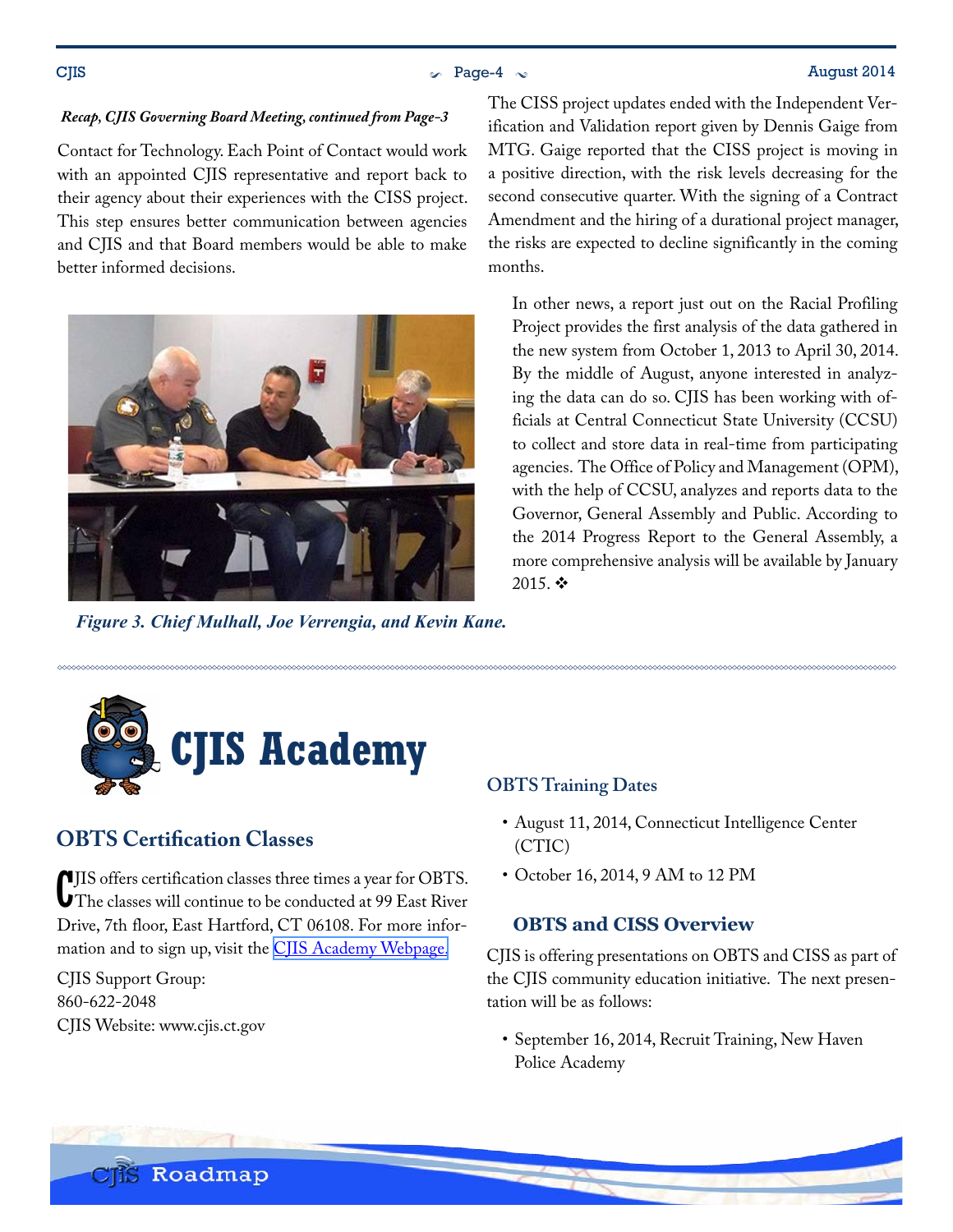### <span id="page-4-0"></span> $\sim$  Page-5  $\sim$  Page-6  $\sim$  August 2014

## **CISS Project Management Updates**

**Search Releases**

**User search of criminal justice agency data systems**

In the past month, CJIS and the Judicial Technical team have begun Judicial Technical team have begun the steps for Criminal Motor Vehicle System (CRMVS) replication. The connection to the CRMVS database was established and the CRMVS data that will be shared with CJIS has been mapped into the CJIS Data Dictionary tool.

The CJIS Business team also reviewed

the contract requirements that are scheduled to be delivered in the third Search Release and estimated the effort required to meet with stakeholders and gather the business requirements.

The CJIS Technical team has developed a documentation standard for the replicated databases and secured Xerox sign off on the standard.

In August, CJIS will complete the rep-

lication of CRMVS, the Court Operations database. CJIS and Xerox will complete the requirements phase for Offender Based Information System (OBIS) and Paperless Re-Arrest Warrant Network (PRAWN) search sources. Xerox will begin detailed design work. ❖

*PM Updates, continued on Page-6*

#### **Accomplishments**

- 1. Established connection to CRMVS data.
- 2. Mapped CRMVS data to CJIS Data Dictionary.
- 3. Reviewed contract requirements for SR3, provided estimate of

#### effort.

4. CJIS Technical team developed a documentation standard for replicated databases and secured Xerox sign off on this standard.

#### **Next Month**

- 5. Complete replication of CRMVS.
- 6. Complete requirements for OBIS, PRAWN; Xerox begins design.

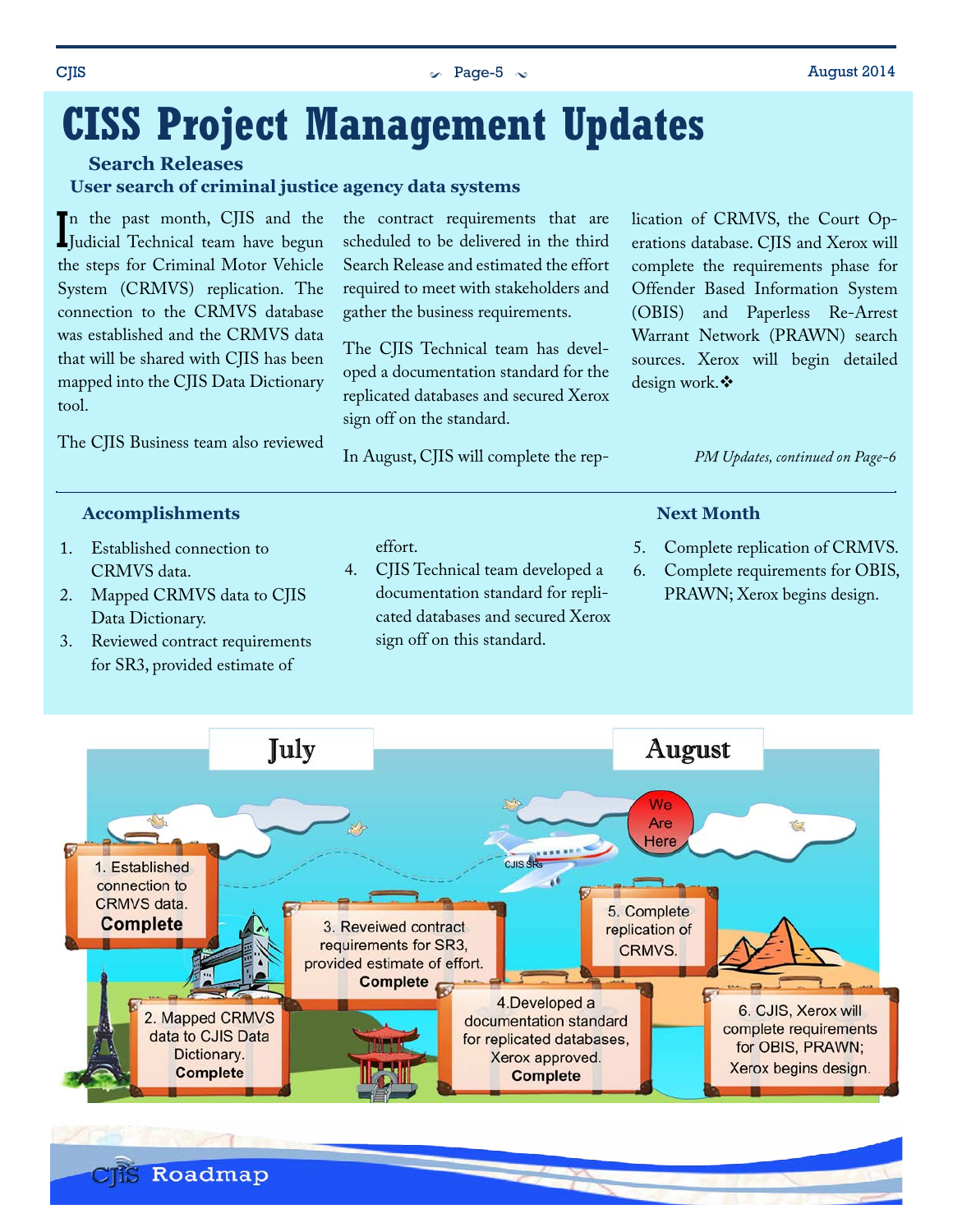### *CISS Project Management Updates, continued from Page 5*

#### **Waves 1-3**

#### **Automatic electronic Information Exchanges**

In July, the first Agency Interface<br>Build Out Charter was reviewed with n July, the first Agency Interface Judicial. This is a first run at reviewing the charter with an agency to better understand the needs for support from each agency. Updates will be done and reviewed again for finalization. Once completed, this charter will be reviewed with other agencies for their feedback and understanding.

CJIS met with the third pilot RMS vendor, Tri-Tech. CJIS will start the

#### **Accomplishments**

- 1. Reviewed Agency Interface Build Out Charter with Judicial.
- 2. CJIS met with third pilot RMS vendor.

review of the Charters and Release Plan to assess the project needs with the three pilot vendors (Hunt, KT International, and Tri-Tech).

In August, CJIS will work with Xerox to plan the task for the one month review of the project efforts. This task will also include the task for working with the agencies on their participation in the CISS Project.

CJIS will work with Judicial to plan the

**Next Month**

6. CJIS will preform analysis of Waves 4 & 5.

Contract Amendment. ❖

integration zone (I-Zone) and portal requirements and with Division of Criminal Justice (DCJ) on the Portal.

Other tasks include performing a preliminary analysis of Waves 4 and 5 (Arraignment and Post Arrest workflows), and begin the design for Waves 1 and 2 requirements. The schedule will be dependent on a signed Xerox

7. CJIS will begin the design for Waves 1 & 2.



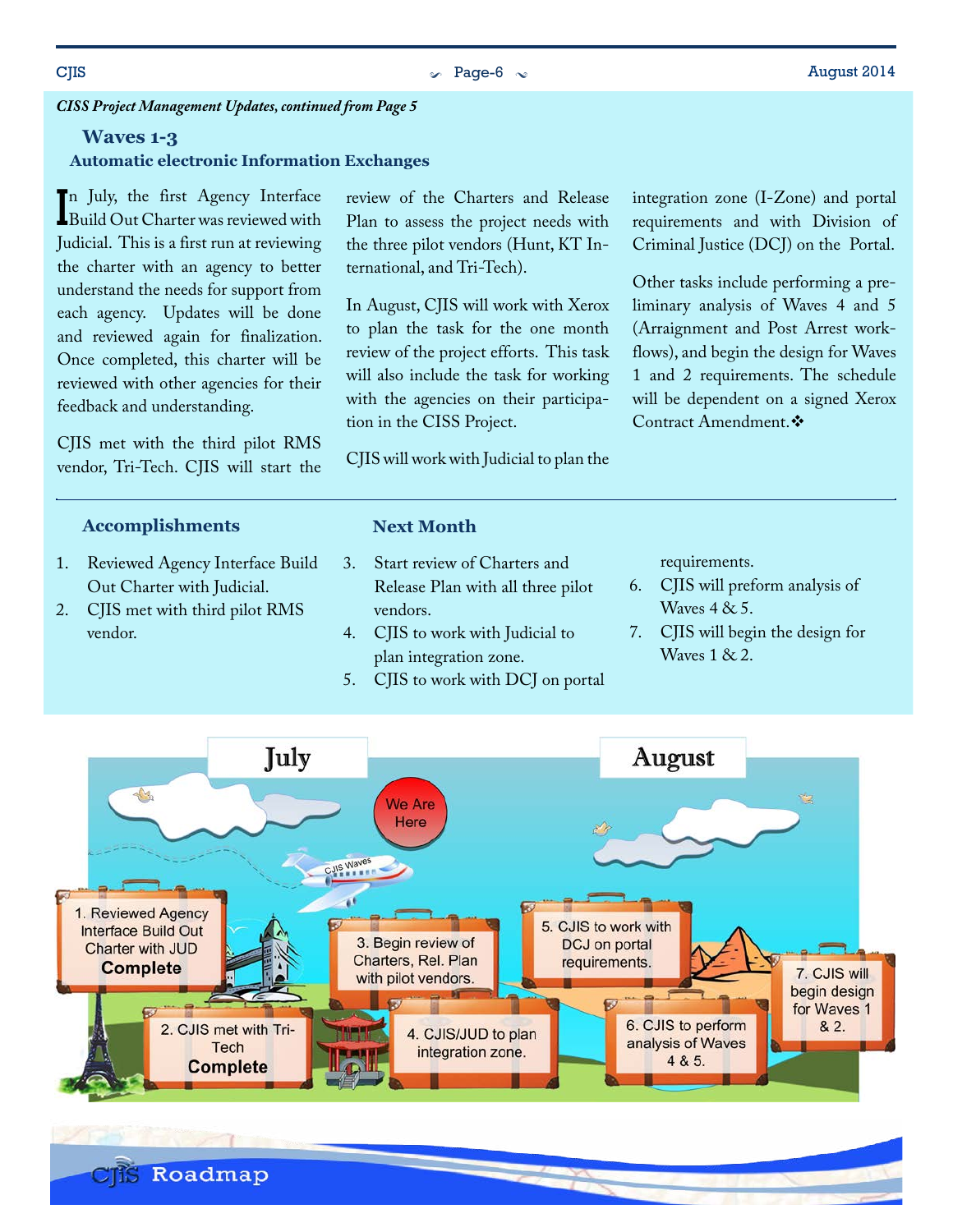### $\sim$  Page-7  $\sim$  August 2014

- School teachers
- School employees who will work with children
- Connecticut Department of Children and Families employees who will work with children
- Employees of the Connecticut Division of Special Revenue
- Corporation officials
- Individuals who want a pistol permit, dangerous weapon permit, assault weapon permit, or a Public Service License



*Figure 4. Fingerprint and Identity Process Flow*

In addition, private employers have the discretion to require applicants to have fingerprinting and criminal record checks.

Once the prints are captured and the SPBI receives the transmission, they classify the prints in the Automated Fingerprint Identification System (AFIS) and assign a unique state ID (SID) number [\(Figure 4](#page-6-0), Step 2). If the prints are insufficient for detection or they get an error message, this status is relayed back to the originating law enforcement



\* Note: This meeting will replace the CISS Monthly Status Meeting for August.

<span id="page-6-0"></span>agency (LEA).

If the SPBI is able to classify the prints, the data is passed back to the originating LEA with the SID. The data is also transmitted to the Federal Bureau of Investigation (FBI) and simultaneously to CISS (for Information Exchanges and for Search) [\(Figure 4,](#page-6-0) Step 3a, b). At the FBI, if the prints match a previous fingerprint scan, they are added to the record, even if the names do not match. An existing record will have a rap sheet attachment with information such as the first name entered (even if it is incorrect) and the date of original fingerprinting. An existing record will have an FBI number. If there are no fingerprints on file, the new submission becomes the original set and the FBI assigns an FBI number.

All of this information is transmitted back to the SPBI. [\(Figure 4](#page-6-0), Step 4) The SPBI stores this information and sends a copy back to the originating LEA with the FBI number and any other information it may have [\(Figure 4,](#page-6-0) Step 5a). A copy is also sent from SPBI with the FBI number and any other collected data to CISS (to update data for In-formation Exchanges and for Search) ([Figure 4,](#page-6-0) Step 5b).

**CIS** Roadmap

## *The Fingerprint Process, Continued from Page-1*